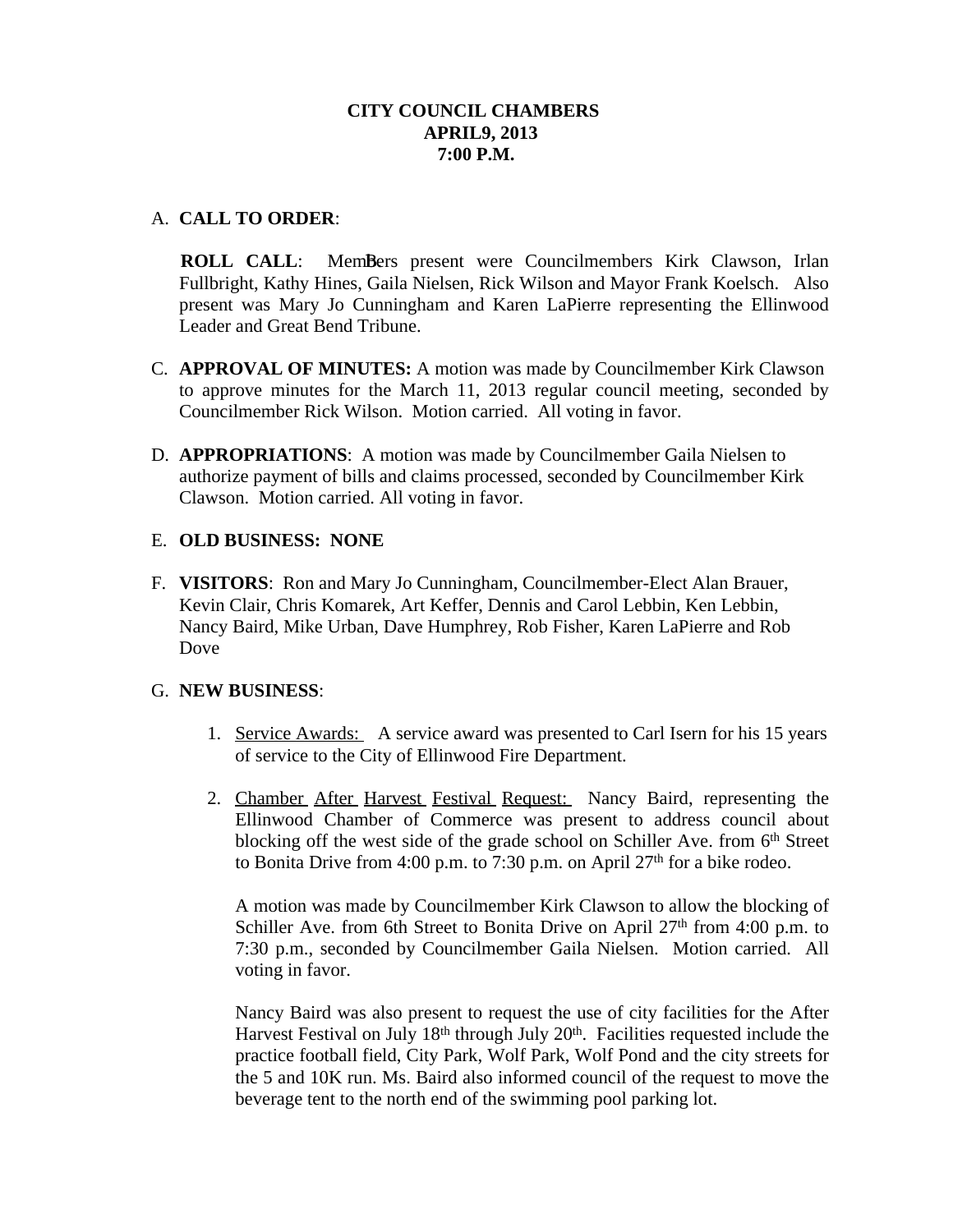## **CITY COUNCIL CHAMBERS APRIL9, 2013 7:00 P.M.**

A motion was made by Councilmember Kathy Hines to approve the move of the beverage tent to the north end of swimming pool parking lot and to approve the request for use of the city facilities as requested above, seconded by Councilmember Gaila Nielsen. Motion carried. All voting in favor.

3. Former City Landfill Issues: The former city landfill was located on South Main just to the north and west of the current river bridge. The landfill was closed in the late 70's or early 80's. In 1995, the landfill was repaired using EPA grant funding. The City owns the property and still has an active permit through the State of Kansas for a closed landfill.

ATV's have crossed over the river bank in two areas and have exposed tin and other debris associated with the landfill. An inspection of the entire landfill now indicates that the dirt cover is compromised and there are numerous areas where concrete, glass and other debris is exposed. Complaints have also been received from drivers about the ATV's crossing the road in front of traffic.

Staff is requesting council to consider prohibiting access to the property by the general public. Concerns were expressed over prohibiting access to the river for recreational vehicles. After much discussion, the issue was tabled for future discussion.

4. General Liability, Property & Casualty Insurance Renewal: The City's general liability, property and casualty, and worker's compensation insurance is up for renewal. This year's premium is \$118,024.00 compared to \$103,681.00 for last year. Rob Fisher, representing Jensen Associates, Inc. explained that part of the increase was attributed to storm losses nationwide over the last two years which has dramatically affected the reinsurance market.

A motion was made by Councilmember Irlan Fullbright to accept the general liability, property and casualty, and worker's compensation insurance renewal as presented, seconded by Councilmember Kathy Hines. Motion carried. All voting in favor.

5. Replacement of Bleachers at Worman Field: Presented to Council was a quote from Terra Bound Solutions in the amount of \$21,070 for two sets of bleachers with a walkway in the middle with a seating capacity of 130 for each set of bleachers. Previous discussion had included a limited replacement of just the seats, risers and walkways utilizing the same framework, however it appears this would cost substantially more and the steel frame would need to be sandblasted and painted with ongoing maintenance in future years.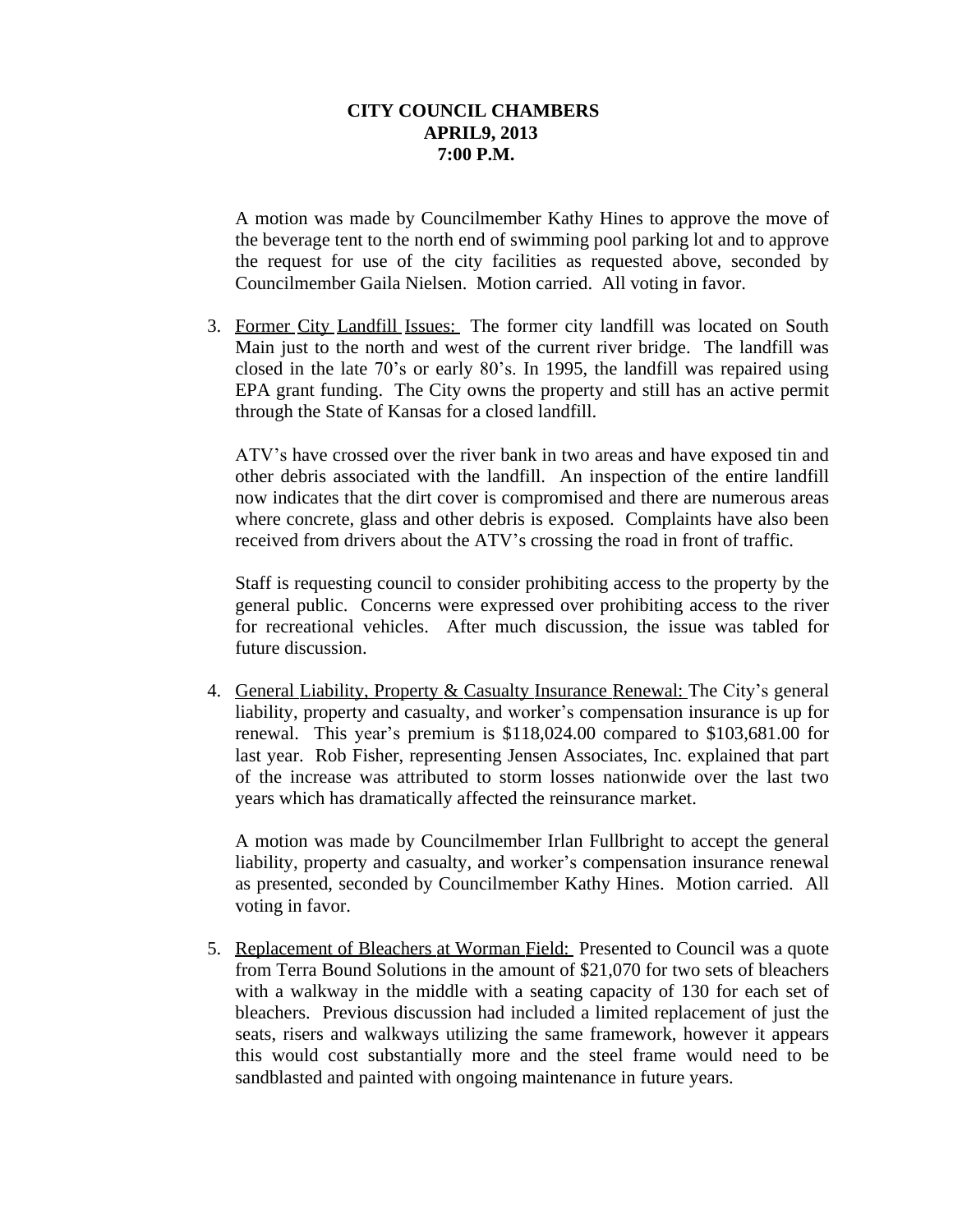## **CITY COUNCIL CHAMBERS APRIL9, 2013 7:00 P.M.**

A motion was made by Councilmember Gaila Nielsen to approve the quote from Terra Bound Solutions in the amount of \$21,070, seconded by Councilmember Kathy Hines. Motion carried. All voting in favor.

6. Appointment to KMEA Board of Directors: Each year the City has to renew appointments to the Kansas Municipal Energy Agency Board of Directors. Robert Peter and Dave Lloyd currently serve as Directors and Mayor Koelsch is the alternate. Dave Lloyd and Frank Koelsch's appointments are for a two year term which will expire in April, 2014. Therefore, Director #1 needs to be appointed.

A motion was made by Councilmember Kathy Hines to appoint Robert Peter, Director #1, seconded by Councilmember Kirk Clawson. Motion carried. All voting in favor.

7. Executive Session: An executive session is requested for discussion of acquisition of property. A motion was made by Councilmember Kirk Clawson to adjourn into executive session for fifteen (15) minutes for discussion of acquisition of property and that the council meeting will reconvene in the council chambers. Councilmember Gaila Nielsen seconded the motion. Motion carried. All voting in favor. The governing body recessed into executive session at 8:45 p.m.

Meeting reconvened into regular session at 9:00 p.m. No action taken.

## **REPORTS**:

- 1. Municipal Court Report: Presented to Council was the Municipal Court Report for March, 2013.
- 2. Utilities Production Report: Presented to Council was the Utilities Production Report.
- 3. Staff Reports:
	- a) Staff reported the press box and bleachers at the Midget League field have been removed. The sewage outfall line work has been completed. New doors have been installed at the restrooms at the City Park. The new playground equipment has been ordered, with a 3 week delivery date. The city will be ordering a handicap lift for the swimming pool at an approximate cost of \$6,000. Staff also reported that Tom Starnes has been hired back to do seasonal mowing. Dare graduation at St. Joseph School will be on April 14<sup>th</sup>.